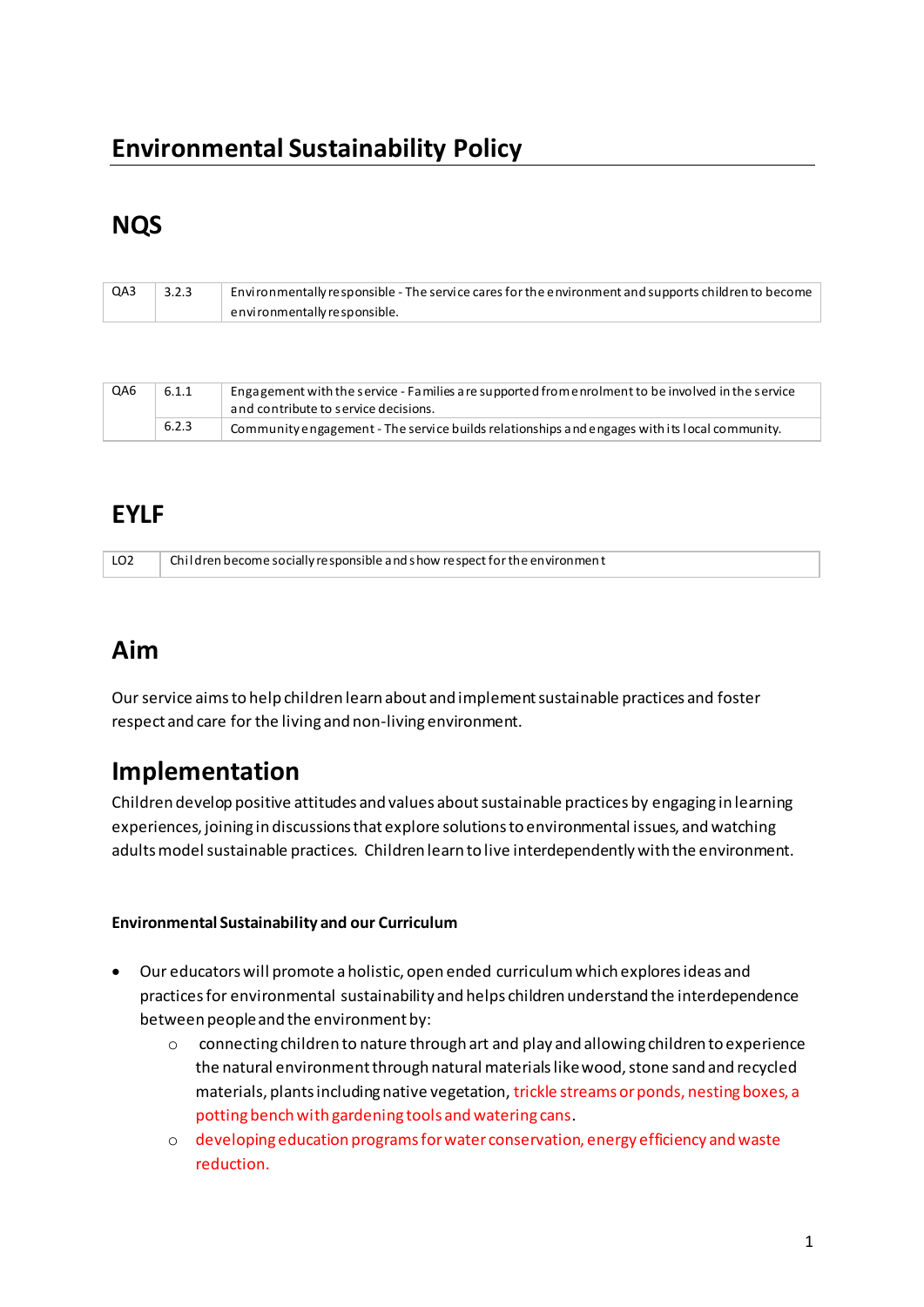- o celebrating childrens' environmental knowledge and sustainable activities.
- $\circ$  involving children in nature walks, education about plants and gardening and growing plants and flowers from seed.
- o engaging children in learning about the food cycle by growing, harvesting, and cooking food for our service kitchen.
- o using resource kits and information on environmental issues from the Better Business Partnership or resources targeted at early childhood services such as "The Little Green Steps" Resource kits on Water, Waste and Wildlife.
- o enlisting the help of groups with expertise in environmental issues, for example bush care groups, wildlife rescue groups, Clean Up Australia, to deliver elements of our sustainability program
- $\circ$  acknowledging and celebrating environmental awareness events like Clean Up Australia Day and Walk to School Day.

#### The Role of Educators

- Our educators will model sustainable practices by embedding sustainability into all aspects of the daily running of our service operations including:
	- $\circ$  recycling materials for curriculum and learning activities
	- o minimising waste and effectively using service resources
	- o turning off equipment and lights when not in use
	- $\circ$  using the least hazardous cleaning substance appropriate for the situation, for example, ordinary detergent for cleaning dirt from tables and other surfaces.
	- o composting
	- $\circ$  maintaining a worm farm
	- o maintaining a no dig vegetable/herb garden
	- o incorporating water wise strategies such as drip irrigation and ensuring taps are turned off and leaks fixed.
	- o using food that we have grown in meals on our weekly menu
	- o implementing environmentally friendly pest management

#### Partnerships with Families and the Community

• Our educators will facilitate collaborative partnerships with local community groups, government agencies and private companies to enhance and support childrens' learning about sustainable practices. We will share their brochures and fact sheets on sustainable practices like recycling, saving water and power and green cleaning with our children and their families. Families will be encouraged to participate in decision making and information sharing about environmental sustainability through our newsletters, parent input forms, wall displays, meetings.

The NSW Early Childhood Environmental Education Network has resources which may assist Early Childhood Services to identify and work towards an Environmentally Sustainable Service. The